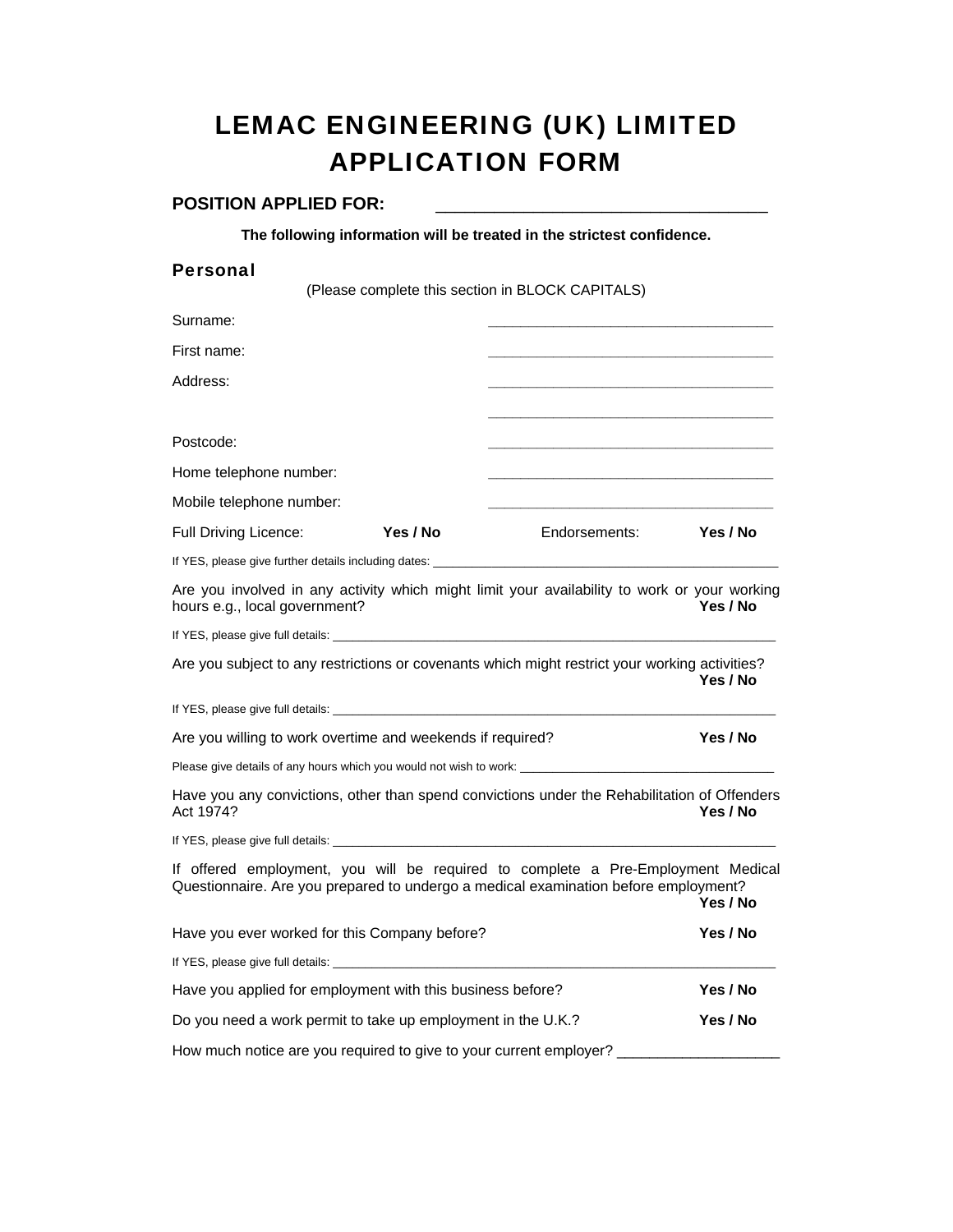# Education

| Schools attended since age 11  | From | To                     | <b>Examinations and Results</b> |
|--------------------------------|------|------------------------|---------------------------------|
|                                |      |                        |                                 |
|                                |      |                        |                                 |
|                                |      |                        |                                 |
|                                |      |                        |                                 |
|                                |      |                        |                                 |
|                                |      |                        |                                 |
| <b>College or University</b>   | From | $\overline{\text{To}}$ | <b>Courses and Results</b>      |
|                                |      |                        |                                 |
|                                |      |                        |                                 |
|                                |      |                        |                                 |
|                                |      |                        |                                 |
|                                |      |                        |                                 |
|                                |      |                        |                                 |
| <b>Further Formal Training</b> | From | $\overline{\text{To}}$ | Diploma/Qualification           |
|                                |      |                        |                                 |
|                                |      |                        |                                 |
|                                |      |                        |                                 |
|                                |      |                        |                                 |
|                                |      |                        |                                 |
|                                |      |                        |                                 |
| Job related Training Courses   | Date |                        | Subject                         |
| Name of Organisation           |      |                        |                                 |
|                                |      |                        |                                 |
|                                |      |                        |                                 |
|                                |      |                        |                                 |
|                                |      |                        |                                 |
|                                |      |                        |                                 |
|                                |      |                        |                                 |

Please give details of membership of any technical or professional associations:

\_\_\_\_\_\_\_\_\_\_\_\_\_\_\_\_\_\_\_\_\_\_\_\_\_\_\_\_\_\_\_\_\_\_\_\_\_\_\_\_\_\_\_\_\_\_\_\_\_\_\_\_\_\_\_\_\_\_\_\_\_\_

\_\_\_\_\_\_\_\_\_\_\_\_\_\_\_\_\_\_\_\_\_\_\_\_\_\_\_\_\_\_\_\_\_\_\_\_\_\_\_\_\_\_\_\_\_\_\_\_\_\_\_\_\_\_\_\_\_\_\_\_\_\_

\_\_\_\_\_\_\_\_\_\_\_\_\_\_\_\_\_\_\_\_\_\_\_\_\_\_\_\_\_\_\_\_\_\_\_\_\_\_\_\_\_\_\_\_\_\_\_\_\_\_\_\_\_\_\_\_\_\_\_\_\_\_

\_\_\_\_\_\_\_\_\_\_\_\_\_\_\_\_\_\_\_\_\_\_\_\_\_\_\_\_\_\_\_\_\_\_\_\_\_\_\_\_\_\_\_\_\_\_\_\_\_\_\_\_\_\_\_\_\_\_\_\_\_\_

\_\_\_\_\_\_\_\_\_\_\_\_\_\_\_\_\_\_\_\_\_\_\_\_\_\_\_\_\_\_\_\_\_\_\_\_\_\_\_\_\_\_\_\_\_\_\_\_\_\_\_\_\_\_\_\_\_\_\_\_\_\_

\_\_\_\_\_\_\_\_\_\_\_\_\_\_\_\_\_\_\_\_\_\_\_\_\_\_\_\_\_\_\_\_\_\_\_\_\_\_\_\_\_\_\_\_\_\_\_\_\_\_\_\_\_\_\_\_\_\_\_\_\_\_

Please list languages spoken and the level of competence: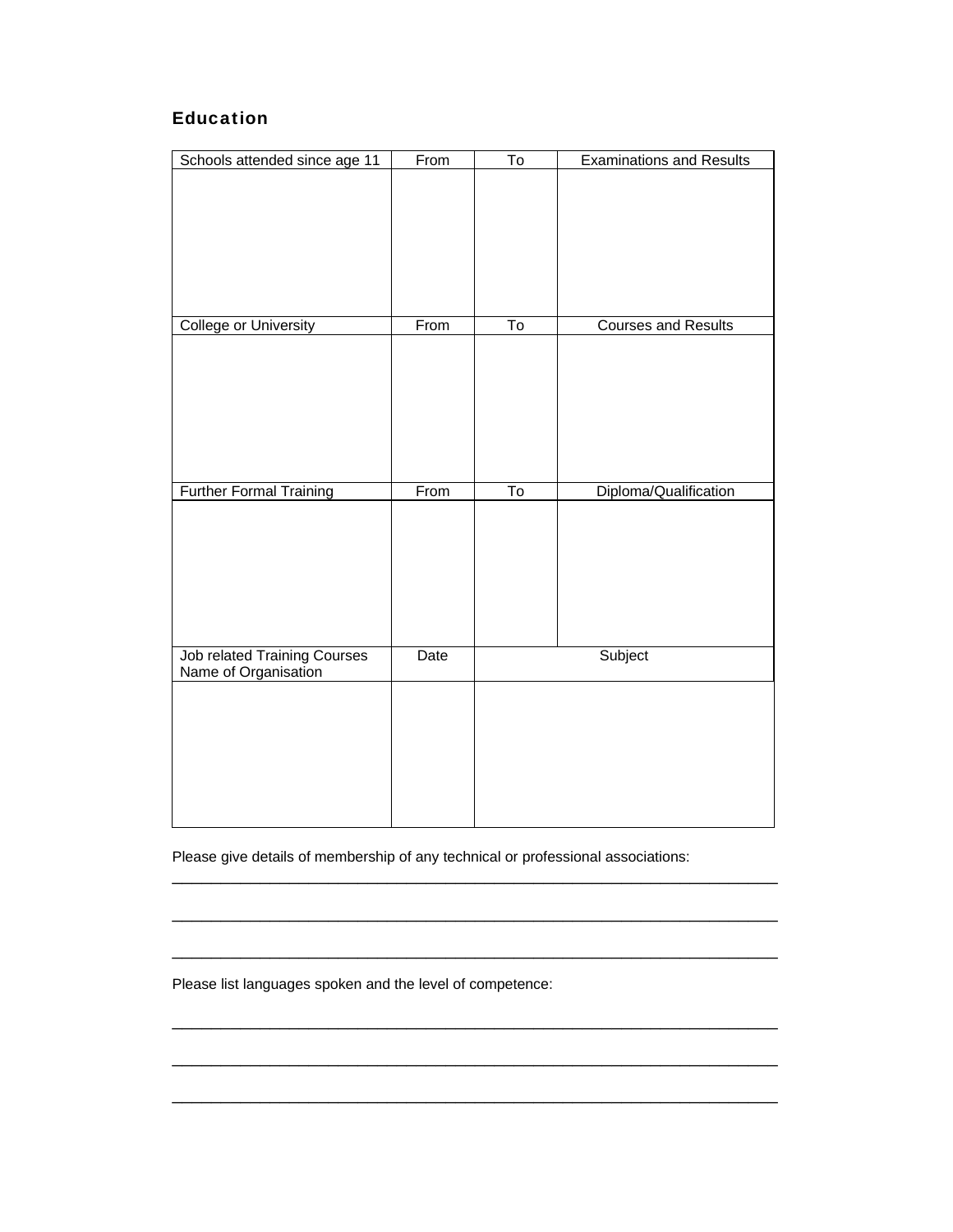# Employment Details

Please give details of your past employment, excluding your present or last employer, stating the most recent first.

| Name and address<br>of employer | Dates | Position held/Main duties | Reason for<br>leaving |
|---------------------------------|-------|---------------------------|-----------------------|
|                                 |       |                           |                       |
|                                 |       |                           |                       |
|                                 |       |                           |                       |
|                                 |       |                           |                       |
|                                 |       |                           |                       |
|                                 |       |                           |                       |
|                                 |       |                           |                       |
|                                 |       |                           |                       |
|                                 |       |                           |                       |
|                                 |       |                           |                       |
|                                 |       |                           |                       |
|                                 |       |                           |                       |
|                                 |       |                           |                       |

# Present or Last Employer

| Are you currently employed?              |                                                                                                                                                                                                                               | Yes / No                                                                                                                                                                                                                       |
|------------------------------------------|-------------------------------------------------------------------------------------------------------------------------------------------------------------------------------------------------------------------------------|--------------------------------------------------------------------------------------------------------------------------------------------------------------------------------------------------------------------------------|
| Name of present or last employer:        |                                                                                                                                                                                                                               |                                                                                                                                                                                                                                |
| Address:                                 |                                                                                                                                                                                                                               |                                                                                                                                                                                                                                |
|                                          |                                                                                                                                                                                                                               |                                                                                                                                                                                                                                |
| Telephone number:                        |                                                                                                                                                                                                                               |                                                                                                                                                                                                                                |
| Nature of business:                      | the control of the control of the control of the control of the control of the control of the control of the control of the control of the control of the control of the control of the control of the control of the control |                                                                                                                                                                                                                                |
| Job title & brief description of duties: |                                                                                                                                                                                                                               |                                                                                                                                                                                                                                |
|                                          |                                                                                                                                                                                                                               |                                                                                                                                                                                                                                |
| Reason for leaving:                      |                                                                                                                                                                                                                               |                                                                                                                                                                                                                                |
| Length of service:                       | From: <b>Example</b>                                                                                                                                                                                                          | To: the contract of the contract of the contract of the contract of the contract of the contract of the contract of the contract of the contract of the contract of the contract of the contract of the contract of the contra |